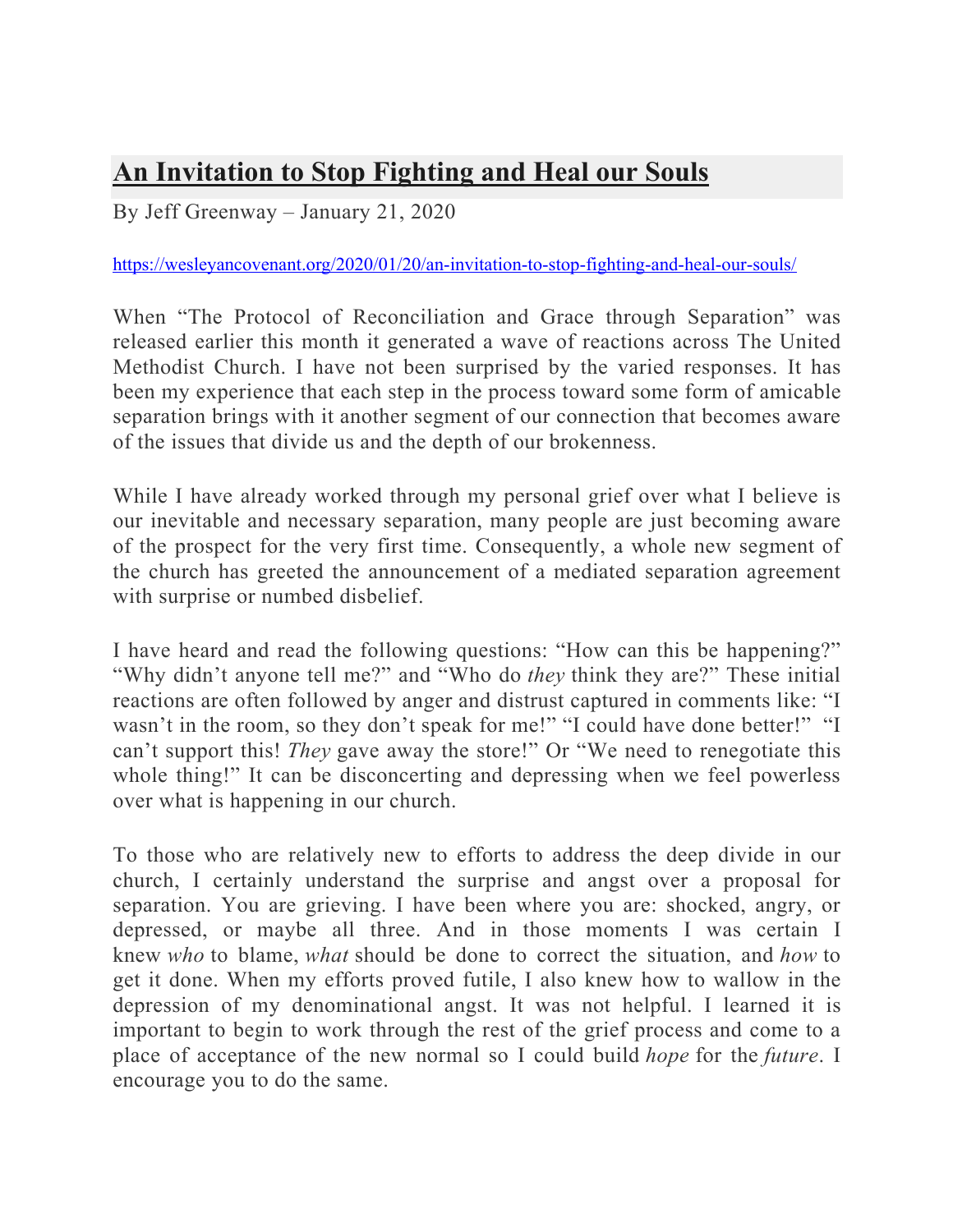That said, I write to share that I support the protocol. I am not supportive because it is perfect; it is not. There are several things I believe could be perfected if we lived in a perfect church; we do not. We are an imperfect church led by imperfect people attempting to serve a perfect Savior. The theological and ethical rift between those of us in the UM Church is too great for us to repair. We need the opportunity to shape our different understandings of the church's core theological teaching, its ethical values, and its mission without constantly fighting with one another. The protocol provides that opportunity.

I am not supportive of the protocol because "my side wins." It does not. The agreement is the result of an intense mediation process designed not to have winners and losers. Besides, we have done the "winner take all" thing for 48 years and it has only deepened the conflict. Einstein's definition of insanity is "to continue to do the same thing over and over again expecting different results." The protocol gives an opportunity to stop the insanity.

I am not supportive of the protocol because I agree with everything in it; I do not. However, I do believe it provides the least harmful way to do a difficult thing. Over the years we have collectively damaged our witness to the world. The protocol agreement, I believe, offers us an opportunity to serve as a sign to the world that Christians of good conscience can find a way to resolve their differences amicably among themselves without resorting to the civil courts.

I am not supportive because it will be easy; it will not. The decision to end decades of fighting over the presenting issue of human sexuality (and the deeper theological issues it exposes like the nature and authority of scripture, the doctrines of sin, salvation and sanctification) will not be easy. It will take discipline and humility to disengage and lay down the weapons we have developed to fight our ecclesiastical wars, but I cannot wait to see what will happen when we traditionalist pour our energy into our shared mission. The protocol is a pathway to peace that liberates us to fulfill our mission as we understand it.

The main reason I support the protocol is because I am tired and weary of a dead-end battle that harms people across our connection. Contending for the faith, as we understand it, is certainly a noble and necessary calling, but 48 years of constant fighting has not been good for our souls, let alone our witness. I believe we have come to the place where, for the sake of the mission